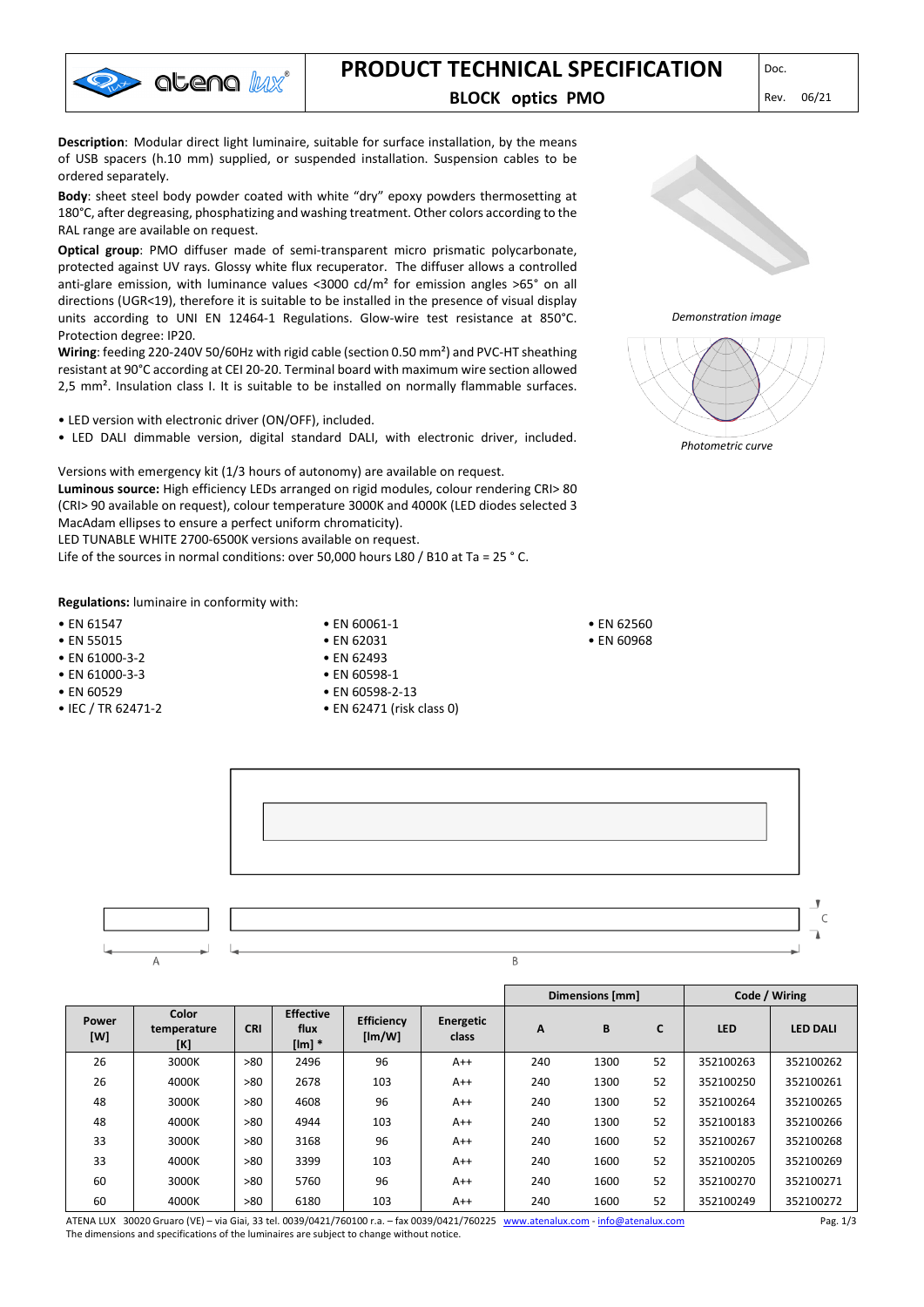

# **PRODUCT TECHNICAL SPECIFICATION**

## **BLOCK optics PMO** Rev. 06/21

|                     |                             |            |                                  |                             |                    | Dimensions [mm] |      |    | Code / Wiring |                   |
|---------------------|-----------------------------|------------|----------------------------------|-----------------------------|--------------------|-----------------|------|----|---------------|-------------------|
| <b>Power</b><br>[W] | Color<br>temperature<br>[K] | <b>CRI</b> | <b>Effective</b><br>flux<br>[Im] | <b>Efficiency</b><br>[Im/W] | Energetic<br>class | A               | B    | C  | LED-E         | <b>LED E DALI</b> |
| 26                  | 3000K                       | >80        | 2496                             | 96                          | $A++$              | 240             | 1300 | 52 | 352100311     | 352100312         |
| 26                  | 4000K                       | >80        | 2678                             | 103                         | $A++$              | 240             | 1300 | 52 | 352100313     | 352100314         |
| 48                  | 3000K                       | >80        | 4608                             | 96                          | $A++$              | 240             | 1300 | 52 | 352100315     | 352100316         |
| 48                  | 4000K                       | >80        | 4944                             | 103                         | $A++$              | 240             | 1300 | 52 | 352100317     | 352100318         |
| 33                  | 3000K                       | >80        | 3168                             | 96                          | $A++$              | 240             | 1600 | 52 | 352100305     | 352100306         |
| 33                  | 4000K                       | >80        | 3399                             | 103                         | $A++$              | 240             | 1600 | 52 | 352100297     | 352100298         |
| 60                  | 3000K                       | >80        | 5760                             | 96                          | $A++$              | 240             | 1600 | 52 | 352100309     | 352100310         |
| 60                  | 4000K                       | >80        | 6180                             | 103                         | $A++$              | 240             | 1600 | 52 | 352100301     | 352100302         |

 $*$  Actual flow may have a tolerance of  $\pm$  10%.

#### **INSTALLATION ACCESSORIES**



Ceiling rose for square model suspension 100x100x25, two arch suspensions L = 2000mm, white dry with terminal block and second hole for 3-pole transparent cable outlet L = 1700mm.



Ceiling rose for square model suspension 100x100x25, two arch suspensions L = 2000mm, white dry with terminal block and second hole for 5-pole transparent cable outlet L = 1700mm.



Ceiling rose for square model suspension 100x100x25, two arch suspensions L = 2000mm, dry white with terminal block and second hole for 7-pole transparent cable outlet L = 1700mm.





Transparent power cable. L = 2000m  $\emptyset$  0,75mmq Cable available with 3-5-7 poles related to the selected wiring configuration. Change the red  $x$  to the required number of poles.



Bow suspension L = 2000mm To be provided 2 pcs for each lamp.

#### **KS009**



Electrified square rose with 2 holes for the passage of the power supply and suspension cable, with connection terminal board. Painted in DRY WHITE color.



Blank module BLOCK white dry L = 1300mm (union brackets included)

#### **MC3521041300**